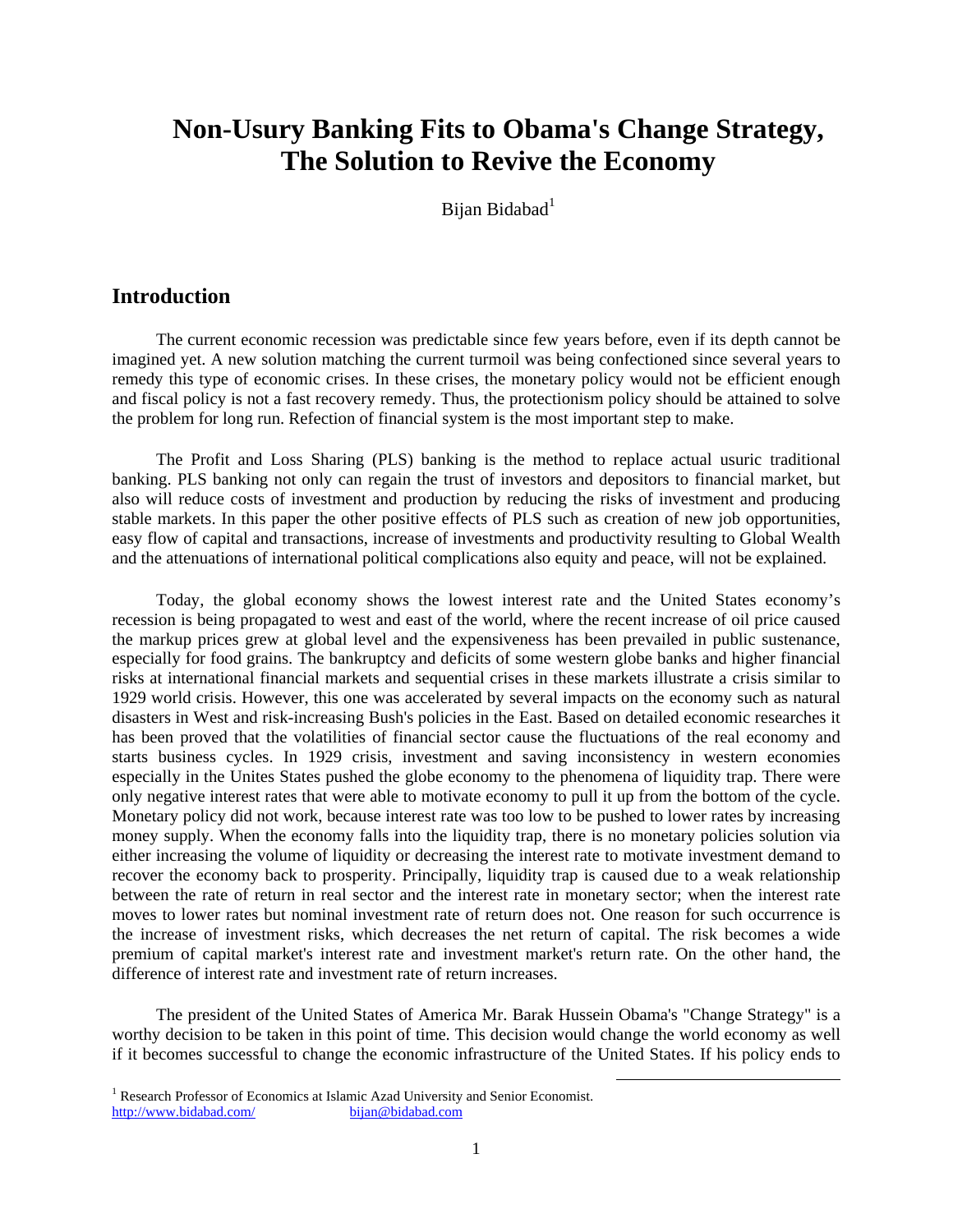monetary sector reform, he will be able to revive the economy from deep crisis; because the business cycle happens because of increase of risk in financial markets due to usury financial systems.

If the risk and the profit of investment were shared with depositors, financial enterprises would be confronted with lowest risk, and the risk would be transferred to depositors and debtors both, so the real and the financial sectors will be immunized from volatility. The solution is to peg the interest rate to real economy return rate. Whereas by sharing the risk and the profit, the distance between real sector and financial sector rates is reduced and the premium of the risk will diminish. This will enable investment with lower cost for production. In fact, where the monetary solutions cannot be efficient (like current situation) by application of risk sharing we can balance and revive the economy. This is why theosophically divine religions pose: "Usury is forbidden".

A solution to solve this deficiency has been expressed by religious legislators through deletion of usury from the economy. The religious legislations in Torah and Bible and Quran actually have removed the intermediate monetary market between depositors and investors by prohibition of usury and establishing a proportional relationship between profit and loss of investors (debtors) and the receipts of depositors. Thus, it is not an exaggeration to say that the solution to prevent global crisis similar to the previous century crisis is to change the nature of usury in the monetary sector and establishing profit and loss sharing between depositors and investors (entrepreneurs). Real sector return rate is a stable rate, due to stability of productivity and will not fall down or rise up drastically. Establishment of profit and loss sharing will stabilize the interest rate due to the strengthening of the link between the interest rate in money market and the rate of return of investment in real sector. Thus, inconsistency between investment and saving and, also the liquidity trap will not happen in the economy to push the economy to crisis. Although, business cycle will not vanish from the economy but the cycles' swings will have narrow volatility domain.

Many countries have taken important steps to establish profit and loss sharing (PLS) banking systems. Regarding to the lower risk of this type of banking some western countries have been interested to test this non-usuric banking system for the sake of risk averting. According to the IMF reports, the Islamic banking has increased 10-15% annual growth in last decade and the same growth is predicted for the future years.

Despite of the interest of bankers for using Profit and Loss Sharing (PLS) banking for the last decades, it has not been prevailed yet executively. The existence of different definitions of Riba, absence of appropriate operational, supervisory and managing mechanism on PLS are some reasons that haven't allowed this kind of banking to be practical yet.

Here, we are going to introduce a practical method for Profit and Loss Sharing (PLS) banking to overcome these problems. In this bank, the basis of determination of interest rate of loans is the real economy sector return. The bank operates as an intermediate that gets commissions and collects saving resources and as an attorney or legal representative of depositor allocate them to investment projects, and supervises the detailed operation of contractor. The yields of investment will be transferred to resources owners who are depositors whatever the profit or loss is.

#### **Profit and Loss Sharing based on Non-Usuric Banking Products.**

Despite of many developments and endeavors, the PLS banking has not been settled down operationally. The obstacles are due to needs to apply suitable executive mechanism and operation's procedures. In the way of applying PLS, its procedures all the times has been mixed with usuric banking and even its financial instruments (innovations) as "profit and lost sharing certificate" and "investment deposit certificate" which attracted attention in late 1990's were left aside. This contamination occurred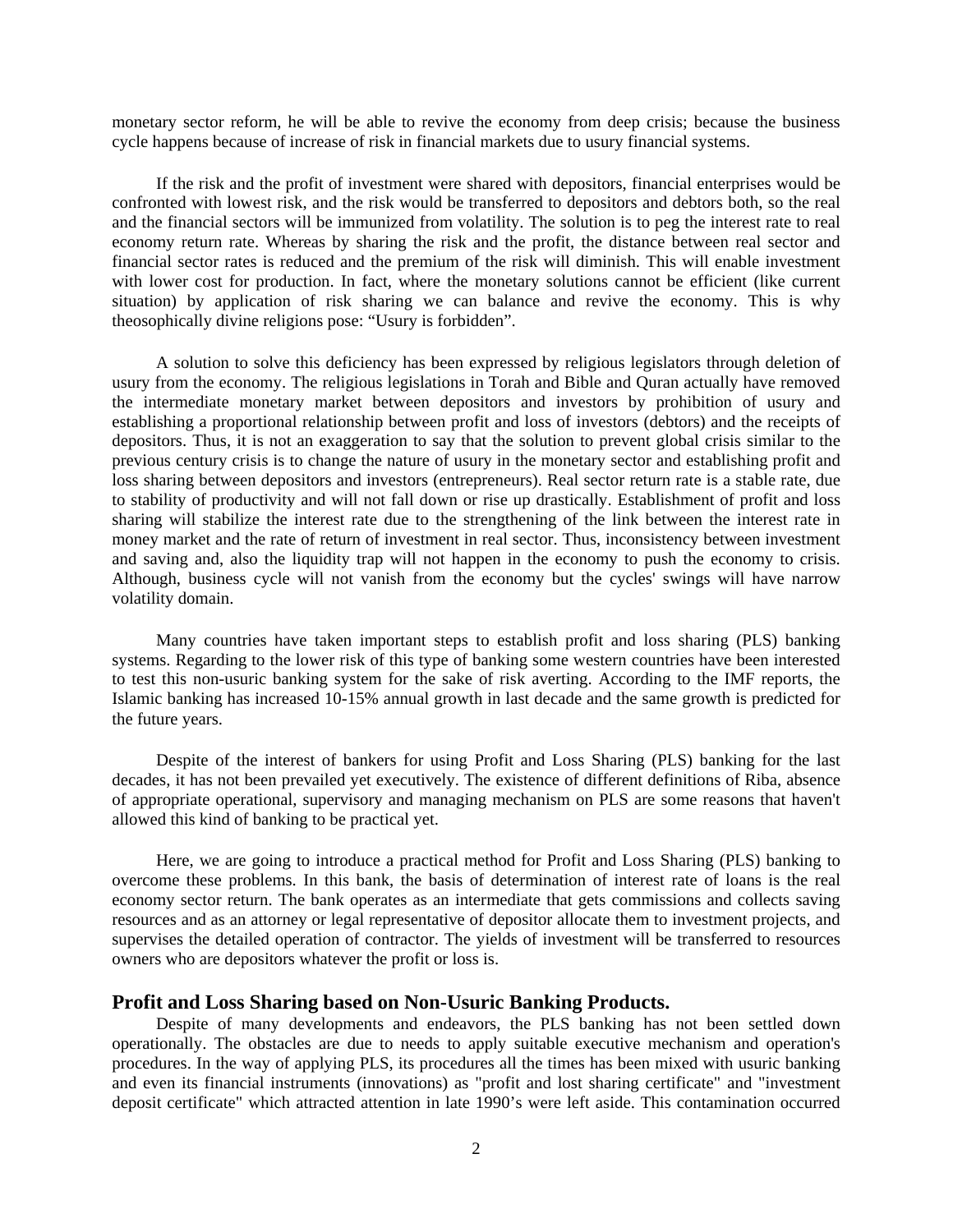due to some reasons. The most important one was due to executive and supervision problems on the operation of entrepreneurs who receive the financial resources for PLS, in all financial, economics, technical and executive aspects; because, the banks have not been organized to supervise the detailed operations of the investments. Thus, they were not qualified to do the task of supervision on operations. Therefore, the banks manipulated non-usury rates into interest rate and actually, they entered the interest rate into the calculation - though the existence of usury was not very obvious in the calculations. But by scrutinizing the loan calculations the amount of interest were computable. Another problem is: the juristic inferences about usury in different Islamic sects are different and this subject caused some differentials in usury definitions. Different definitions produced different non-usuric banking products at international level, in a case that some of these products were not consistent with similar products of other banks. Even in Iran, where the consistency was more than other countries the same result happened and also the jurist's and economists' consensus in the time of approving "The law of non-usury banking" in early 1980's went to conflicts.

Thus, the general solution for establishment of original non-usuric banking needed to revise the whole problem from the basis. The present proposition is the result of tough researches during the last ten years. We did our best to infer the opinion of religion's legislator according to the logic and rationality of theosophy (wisdom). We tried to re-infer the concept of usury from the Torah, Bible and Quran and narrations first. Thus some measures for distinguishing usury from non-usury were defined. These measures explicitly define the non-usuric operations as the following items:

- 1- The sharing of loaner in Profit and Loss of loanee (debtor)
- 2- Non conditioning and not predetermination of interest
- 3- Foreign exchange (without time-based interest) is non-usuric
- 4- All interests received from consumption loans are usuric

By these measures in the next round we examined the Islamic banking products. Deposit, loan, currency exchange, bonds, valuable papers and metals, receive and payment orders and credit operations were analyzed according to the above usury and non-usury measures. Some products as Foroosh-e-Aqsati, Ijareh-be-Sharte-Tamlik, debt purchase and sale, and composite interest derived from inability of loanee to repay the debt are usuric. Also giving loan facilities through non-interest loan, civil Mosharekeh, legal Mosharekeh, direct investment, Modharabeh, Salaf transaction, Jjiale, Mozaraeh, Mosaghat, Ijarah, according to specific conditions are non-usuric. In all of these products except noninterest loan and Ijarah, which the rate of Ijarah should be predetermined in advance, the interest rate must not be determined and conditioned. Otherwise, the contracts become usuric. Foreign exchange operations in spot and swap transactions (in case of not-existing interest rate in exchange calculations), options (in case of unique interest rate for two currencies), letter of credit are non-usuric. But the foreign exchange operations of futures and time-based transactions, timed swap transactions; options and foreign exchange deposits enter into usury realm. We examined all sale and purchase of bond papers, metals' transactions, receipt and payment order, and banking credit operations and their characteristics from usuric point of view.

#### **NUBankCo; the Ultimate Idea is now feasible**

According to the findings of these analyses, the concept of "Non-Usury Bank Corporation (NUBankCo)" introduced which can handle non-usuric banking operations. NUBankCo was proposed as an economic firm where the depositors are her shareholders. This bank is capable to handle non-usuric operations by distributing profit proportionate to the share of shareholders (depositors). If the banks remove different deposits differentials and increase transparency and efficiency of banking operation, by removing the numerous deposit interest rates and increase the participation in economic activities, and if both private and public, legal or real persons were able to participate, this will result to the efficiency of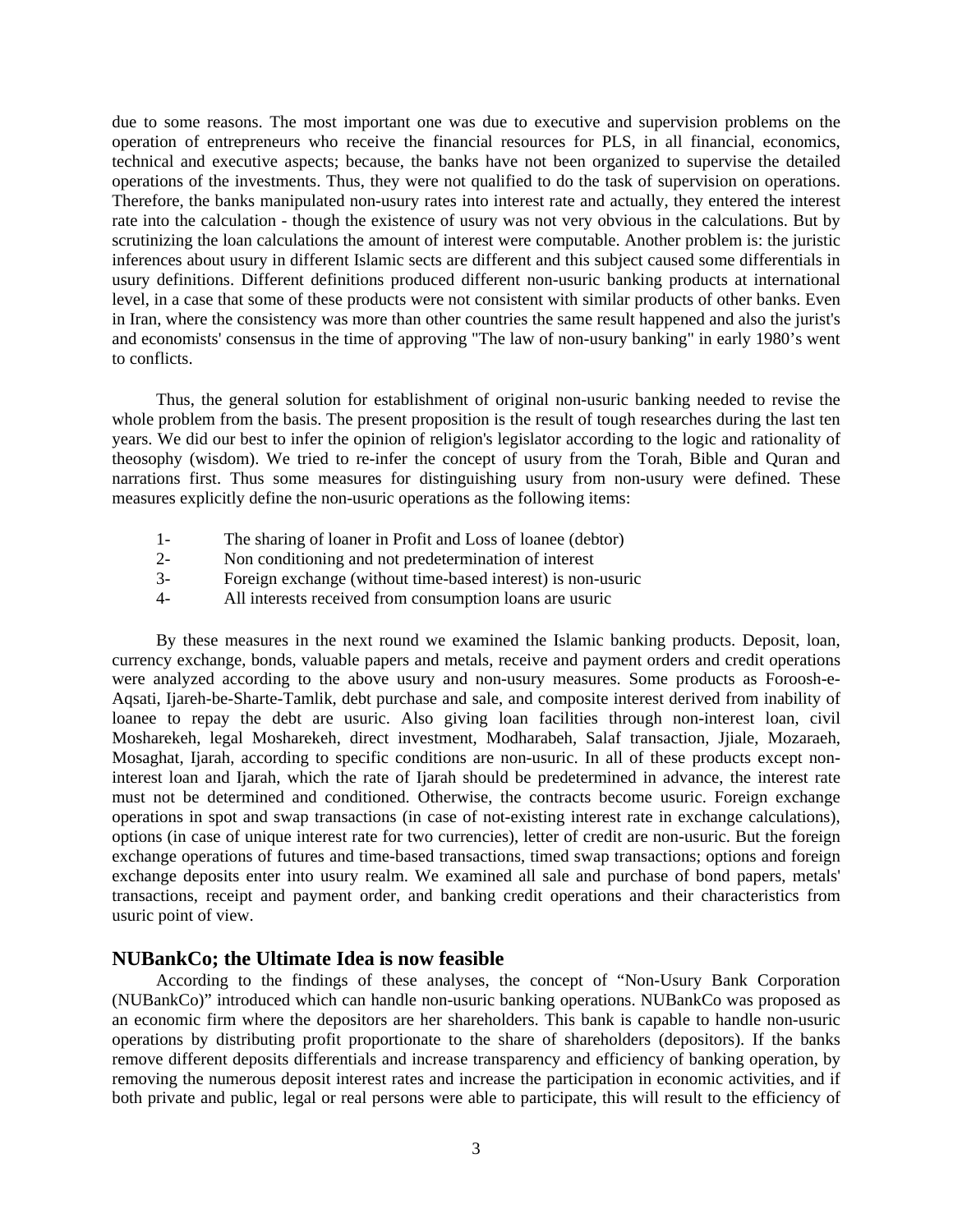financial intermediary role of the bank in collection and allocation of financial resources.

The growth of information and communication technology (ICT) prepared suitable backbones for development and improvement of this type of banking. Thus, by reanalyzing the problem with ICT considerations the whole problem was revisited. We tried to link financial accounts of loanees to bank databases through IT. In case of establishment of this link, profit and loss calculations, also bank supervision over the investment operations of investors (loanee) becomes feasible. The latter is the main obstacle in designing profit and loss sharing banking. In this stage we tried to design integrated systems through digital channels to encompass all affecting factors in banking operations and supervisions as a chain and the real return of deposits (investment) of depositors to be distributed through secure digital channels. By using Enterprise Resource Planning systems (ERP), Customer Relationship Management (CRM), Supply Chain Management (SCM), Management Executive Systems (MES), Human Resource Management (HRM), Business Process Re-engineering (BPR) and Work Flow Management (WFM) as core banking modules for non-usuric banking we examined this integrated design. By this design, the commercial partners, depositors, banks, central banks, Real-time Growth Settlement System (RTGS) investors, financial markets, digital signatures authorities and also social security organizations and government were linked through information and communication technology systems. This connection could cause transparency of profit and loss sharing banking, and by using an integrated automatic system the information of depositors-bank- investor's triangle might be designed in a way that the sharing in profit and loss of financial operations for the three groups of the triangle happens. But, unfortunately, nowadays weak facilities and equipment of companies were obstacles to make this idea feasible and operational. This idea will still remain un-operational for all size enterprises up to the time the interested commercial partners establish sufficient development in IT based procedures. But the idea is currently operational for highly developed stock market digitally based companies.

#### **NUBANKCO: The implementation Method**

All these findings in these fields by presenting some papers at national and international conferences were discussed and we got elegant comments from these processes. We understood that to solve profit and loss sharing (PLS) mechanism, we should design a new solution to fit nowadays needs and be consistent with contemporary workflows in legal operational and IT aspects. For these reasons, we tried to design a new method for making PLS Banking operations. The new design is as follows:

Disregarding the public or private bank ownership, we should find a solution that interest rate be determined according to the real sector return rate, and the bank becomes as intermediate of resources who receives Haq-ol-Amal (a fee to follow and care the depositors' rights and benefits by offering capital management services to depositor and supervising on the agent's (entrepreneur's) operations who do investment based on deposits of depositor(s)). The bank in position of an attorney or an agent receive capital management services fee and will transfer the investment returns (profit or loss) to the depositor. According to this definition, the agent bank as public or specific attorney by using Mosharekeh contract can use deposited deposits in shape of Moshaa (joint) and/or based on the depositor's request in specific product (of type 1 or 2) or based on banks opinion (in product type 3) invest in the project or projects and distribute the return of investment among depositors. The profit and/or loss will be distributed among them according to the pre-written related instructions. In this relation the bank, does the task of financial intermediary and after deducting her wage, as attorney or agent will pay the depositors' shares to them.

Finally, we designed the operational sketch and Bank Melli Iran (the biggest and oldest Iranian bank) proposed to put one of its important branches to implement the pilot project and test PLS banking at her own cost and risk. The system was designed for three banking products:

1- Mosharekeh (sharing Profit and Loss) on specific projects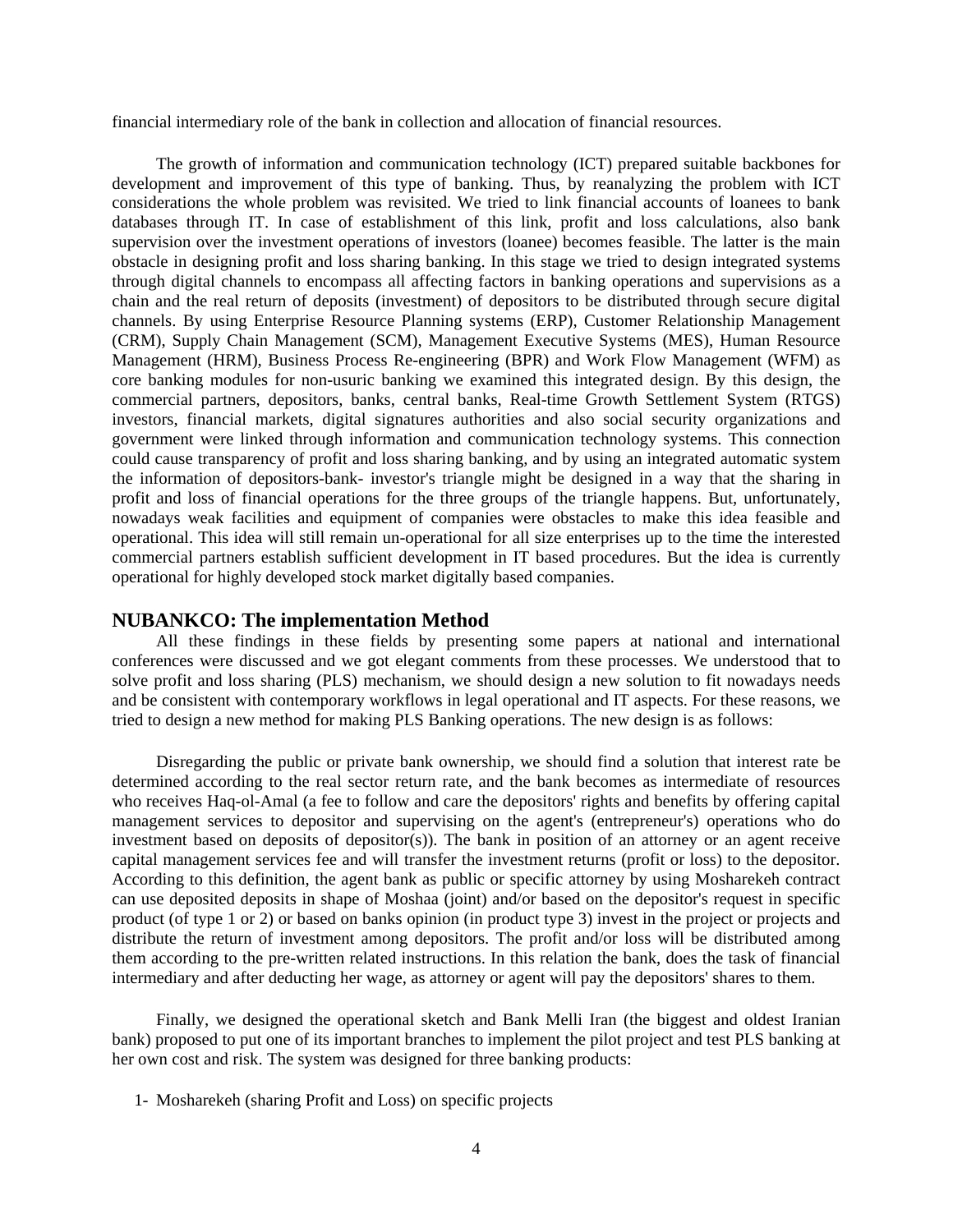2- Mosharekeh (sharing profit and loss) on a basket of some projects

3- Mosharekeh (sharing profit and loss) on the profit and loss of the bank's branch who implements PLS banking.

In a Jiala-based contract, bank will make a contract with depositors to allocate their deposits to one of the above three products according to their requests to get shares in profit and loss of the entrepreneur who implement the project. In other side of the bank, an entrepreneur is who has requested to make a contract with bank in a Mosharekeh-based contract. In this way bank operates as an intermediate that receive Haq-ol-Jialeh or Haq-ol-Amal and allocate the deposit resources of depositors to investors. Depositors in this case are financers and investors are those who do the entrepreneurship of the investment. The profit and loss of this investment will be distributed among depositors, investors and bank. Bank by offering this service can earn some share of profit/loss of these investment project as same as capital services management fees. That is in PLS banking, the contracts between bank and depositors and between bank and investors (entrepreneurs) can be performed based on Karmozd (wage) as well as sharing on profit and loss.

Entrepreneur is a legal person who combines her (cash or none-cash) capital with share of depositors in a Mosharekeh based contract through bank intermediary to arrange a joint investment.

In this method, a trustee agent (Amin) is a unit who supervise the contractor operations on behalf of bank for being honesty in carrying out the project, controlling on executive operations along announced programs, resources allocation manner, and auditing financial statements. Amin (trustee) is an institution who supervise the PLS process as representative of Bank about the good governance of the project, controlling the implementations according to the declared plans, allocation of resources, optimal use of resources, … by using key indicators and financial sheets auditing.

In Profit and Loss Sharing (PLS) banking the new financial innovations are used. PLS banking will use new financial instruments and innovations such as Mosharekeh (partnership) certificates for projects with specific ends and Pazireh (subscripted) certificates for endless (productive) projects. Establishing of secondary exchange market for transaction of certificates, and various insurance services will play important roles for activating and increasing the efficiency of newly established virtual markets

The bank by issuing and offering the Mosharekeh certificates and creating secondary markets for transacting Mosharekeh certificates and designing baskets of Mosharekeh certificates will efficiently activate this type of baking and also the other related financial institutions. Implementing these arrangements needs particular instructions. We have written the necessary instructions to perform the job. Mosharekeh Certificate is no name papers issued by PLS banking branch with specific nominal price for definite time (project implementation duration). Mosharekeh Certificate holders will share profit and loss of project prorated to their nominal price and time duration of their Mosharekeh (participation). The bank will deliver a certificate of Mosharekeh and/or receive a service fee for capital management services to depositors which will be according to one of the above three products. Mosharekeh Certificate holders can transact these papers through internet or bank counter in cyber environment and thus this certificate can be transacted internationally as a financial asset.

Depositors by accessing through information portal of internet station in secondary market of Mosharekeh Certificates or by going to one of the branches of the bank performing the PLS banking and by receiving the consultation of the bank experts in the information counter will be familiarized with different Mosharekeh products and their conditions and regulations for depositing. Then she will decide to select one of the products of the three mentioned Mosharekeh products. By making the contract and the registration the system will automatically issue the Mosharekeh Certificate and the Mosharekeh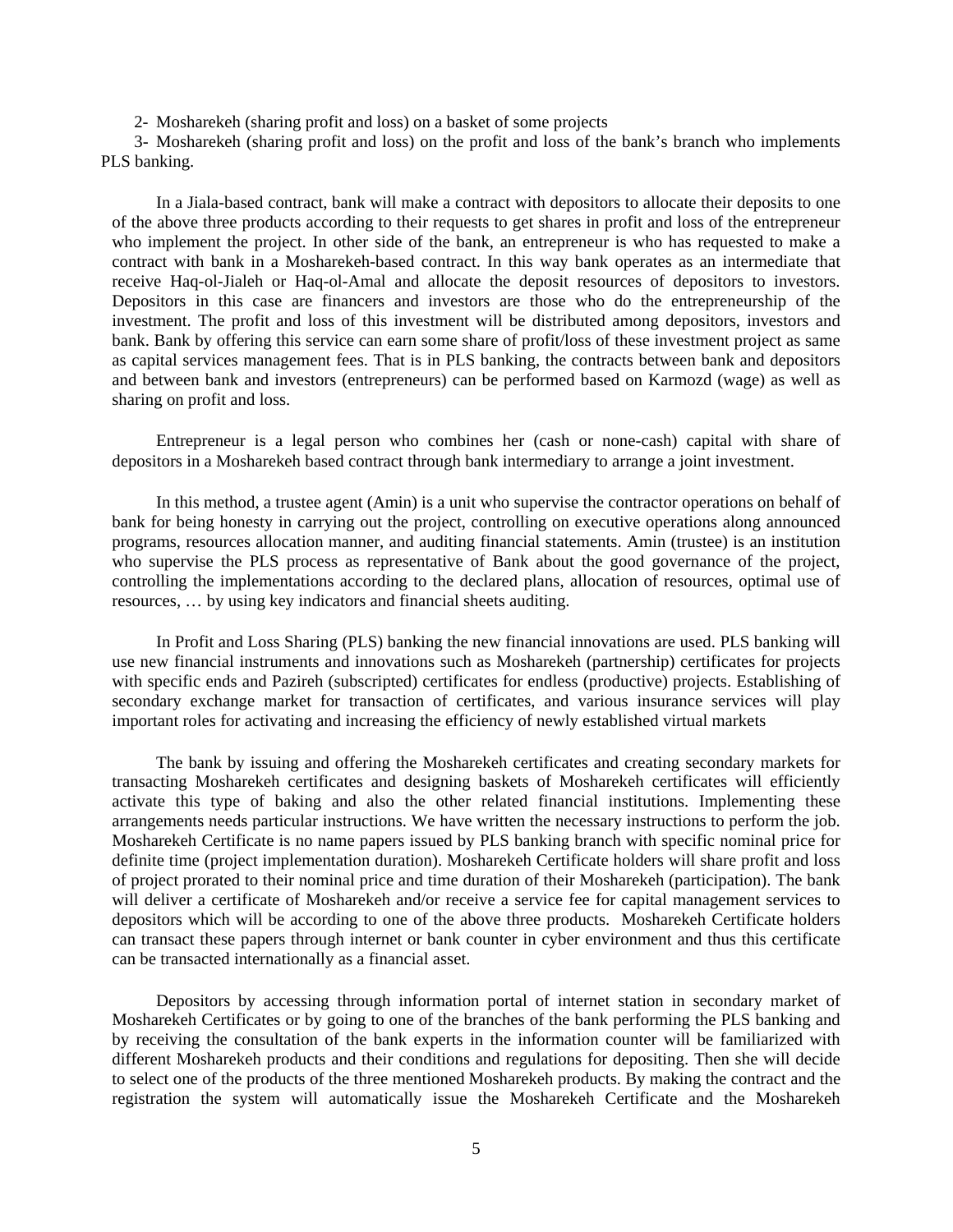Certificate will be accessible for the depositor. At the end of Mosharekeh period (for the products 1 and 2 regarding a single project or a basket of projects), or at the end of the financial year (regarding Mosharekeh in profit and loss of the branch who perform the PLS), accounting/auditing counter by receiving the related information will calculate profit and loss of the project or basket of projects or branch and will distribute the profit and loss of the Mosharekeh and perform account clearing.

Entrepreneur also by going to the PLS banking branch will offer her investment Mosharekeh project to the bank. The bank by declaring the conditions and regulations of Mosharekeh to the customer through the information portal of bank's Mosharekeh Certificates or information counter located in the PLS branch pays a document fee (according to its instruction) and bank will receive the proposal of the project with detailed economic, technical and financial feasibility reports and other related information. Entrepreneur evaluation unit according to the background of the entrepreneurs and according to specific instructions will evaluate the entrepreneur and in case of positive evaluation of technical ability and expertise of entrepreneur will send the related reports to the project evaluation unit. In case of positive evaluation of the project, project evaluation unit will determine the type and amount of collaterals, guarantees and Mosharekeh share according to the specified instructions. The arrangement will be transmitted to entrepreneur. After making contract the requested and approved resources will be paid to entrepreneur through the contracted Mosharekeh contract. The whole documents (according to related instructions) including: budgeting, timing plan, resource needs and resource consuming manner, project implementation, phasing, quality control, reporting, ending and delivering of the project should be delivered to Amin (trustee) of the project by entrepreneur. The reports of supervision on the project and the quality of performance of the entrepreneur should be delivered to the accounting/auditing bureau of the bank according to the predetermined time schedules. It is obvious that the reports of the Amin of the project will be the criteria of the following payments of the bank to entrepreneur. At the end of the project and according to the instructions and formulas relating to the amount of profit and loss of the project and the Karmozd (wage) of the bank or her share will be calculated by the software of accounting/auditing bureau. The share of the entrepreneurs and the depositors will also be determined and will be transferred to their accounts. In the case of reports of Amin regarding stop or delay of the project, the amount of delay and the loss caused by delay will be calculated according to the given instructions.

### **NUBankCo: Structures and Instruction Codes**

All of activities in this method will be done based on compiled instructions. The framework and the organization of PLS banking is organized has been analyzed in forms of required committees, units and departments tailored for the above definitions. All the operations will be done according to following prewritten instructions:

- 1- Instruction for evaluating the entrepreneur's ability including some guidepost about technical capabilities and financial background, grouping of entrepreneurs regarding the type of project and types of collaterals and guarantees and previous commitments and share of investment of the entrepreneur, in three class of green, yellow and red
- 2- Instruction for guarantees, hypothecs and initial capital
- 3- Instruction for necessary documents for evaluation of the project
- 4- Instruction for receipts of bank
- 5- Instruction for standards and obligations for supervision
- 6- Instruction for reporting of entrepreneurs
- 7- Accounting and auditing instructions
- 8- Instructions for changes in timing and cost, including inflation effects on income and cost and net return of project, and also the negligence of entrepreneurs resulting in delay of commitments and changes in timing of the projects
- 9- Instruction for new Mosharekeh (increasing the capital during implementation of the project)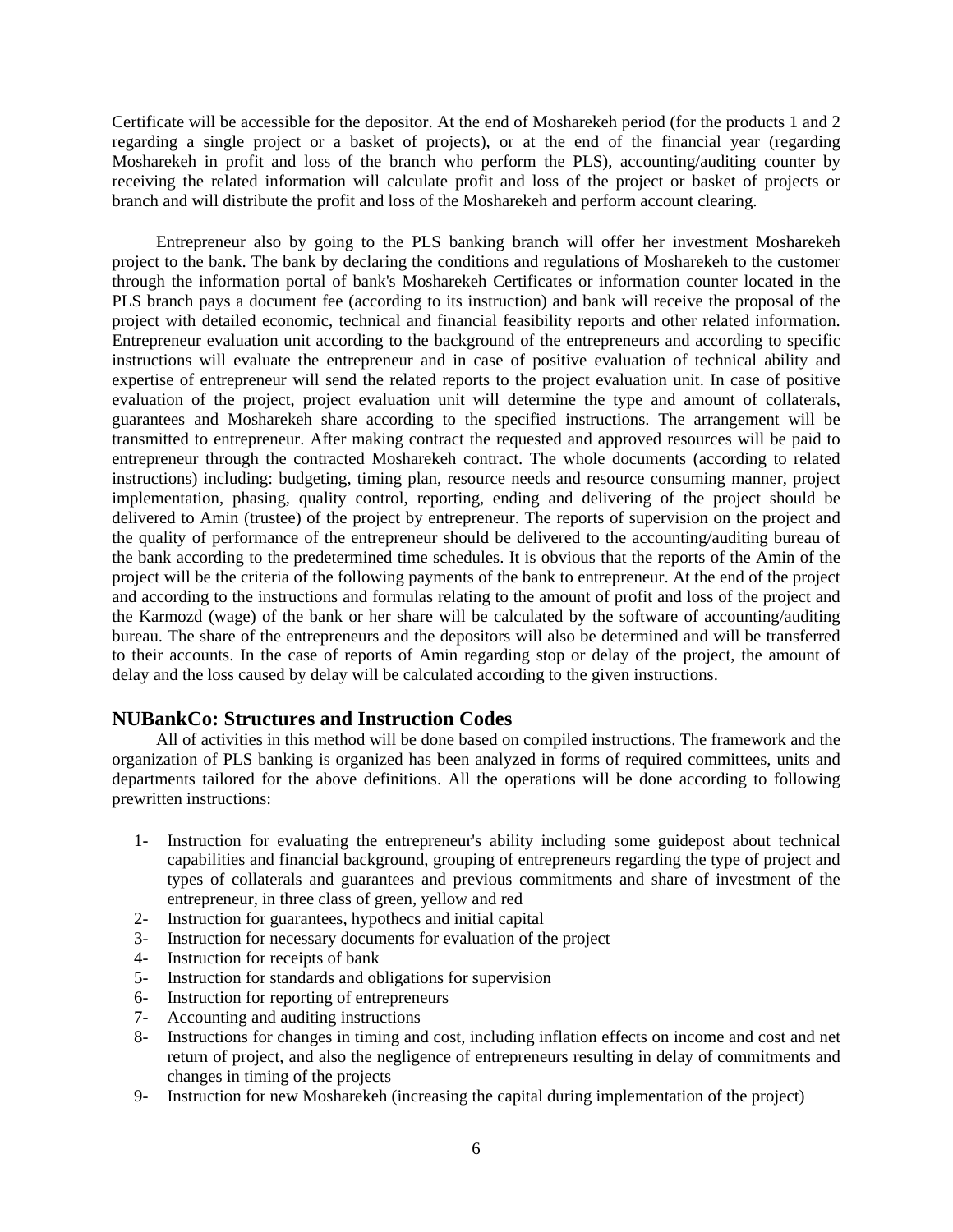- 10- Instruction for clearing and the accounts settlement of entrepreneur
- 11- Instruction for arbitration
- 12- Force majeure instruction
- 13- Instruction for writing the PLS contract including Mosharekeh Certificate and the contract between bank and depositor, bank and Amin, Bank and entrepreneur
- 14- Instruction for capability of Amin
- 15- Instruction for dispensing of depositors and premature account clearing
- 16- Instruction for transforming Mosharekeh Certificate into corporation share in production projects
- 17- Instruction for transacting Mosharekeh Certificate
- 18- Instruction for Mosharekeh Certificate secondary market internet platform including information portal, registration and membership, proposing purchase/sale, communicating between seller and purchaser of Mosharekeh Certificate, registration and inquiry

The structure and organization of PLS banking regarding the above definition will be done within a frame of:

- o Strategic decision making committee in PLS Banking.
- o Expert group for interpreting and revision of regulations and processes of PLS banking
- o PLS office including:
	- ‐ Legal bureau
	- ‐ Project evaluation bureau
	- ‐ Auditing/accounting bureau
	- ‐ Financial engineering management bureau (back office)
	- ‐ Amin (trustee) bureau
	- PLS branch
	- ‐ Information and consulting services bureau
	- ‐ Cash bureau

To facilitate the Mosharekeh certificate operations a bill of "Regulations of issuing Mosharekeh certificate for PLS banking" has been written to be ratified and be approved by government. Auxiliary financial instruments and innovations are about Mosharekeh Certificates Baskets regarding risk determination in economic activities and determination of the weights of economic activities in the basket; and classification of Mosharekeh Certificate Baskets; and Mosharekeh Certificate Insurance; and typical contracts and usable forms in PLS banking.

 In pilot stage, test of this type of banking can be done by establishing a corporation inside a branch of an ordinary bank, or by establishing a new branch for executing this type of banking. In the first case the banking activity of PLS will be done in parallel with other activities of the branch but all financial, accounting, organizational and structural operations are separated from legal point of view and are due to the newly established institute/corporation.

We are convinced that the current PLS system and NUBankCo will serve the entire humanity and contribute to increase of wealth and abundance in the entire globe.

## **Direct Research Background on This Project**

• بيدآباد، بيژن و عبدالرضا هرسيني، تحليل فقهي- اقتصادي ربا در وامهاي مصرفي و سرمايهگذاري و كاستيهاي فقه متداول در كشف احكام شارع. ارائه شده به همايش دوسالانه اقتصاد اسلامي، پژوهشكدة اقتصاد، دانشگاه تربيت http://www.bidabad.com/doc/reba9.html.1382 ،مدرس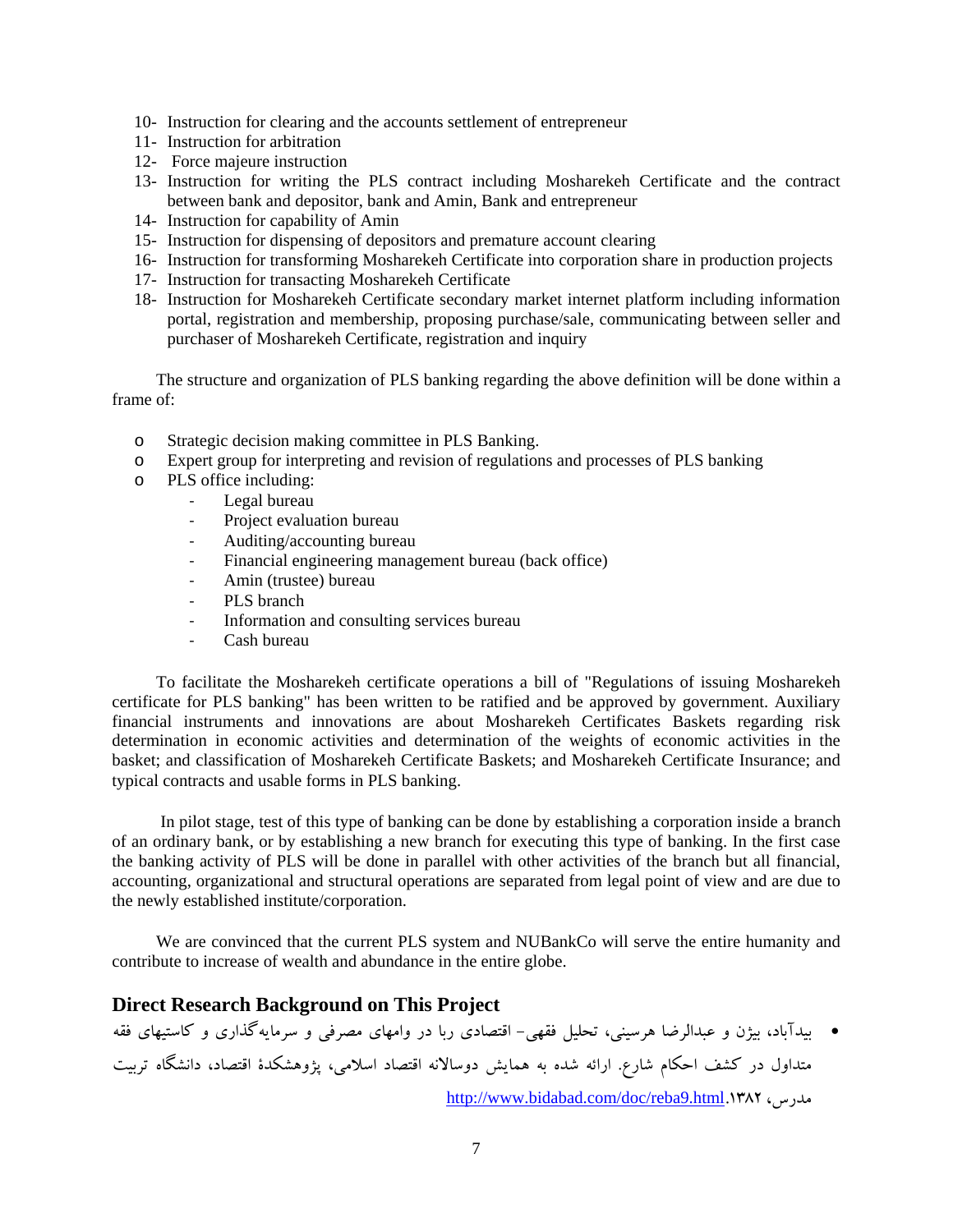• بيدآباد، بيژن و عبدالرضا هرسيني، شركت سهامي بانك غيرربوي و بازبيني ماهيت ربوي و غيرربوي عمليات بانكي متداول. مجموعه مقالات سومين همايش دوسالانة اقتصاد اسلامي «نظرية اقتصاد اسلامي و عملكرد اقتصاد ايران»، 3-4 دي ،1382 پژوهشكدة اقتصاد، دانشگاه تربيت مدرس، صفحات ،193-224 تهران.

http://www.bidabad.com/doc/sherkat6.htm

- بيژن بيدآباد ومحمود الهياري فرد، مديريت دارائي و بدهي (ALM (در بانكداري اسلامي.
- http://www.bidabad.com/doc/alm-farsi.pdf • بيژن بيدآباد و همكاران، طرح تفصيلي بانكداري مشاركت در سود و زيان (PLS(، با همكاري ژينا آقابيگي، مهستي نعيمي، آذرنگ اميراستوار، سعيد صالحيان، سعيد نفيسي زيده سرايي، عليرضا مهديزاده چله بري، حجت االله قاسمي صيقل سرايي، بيژن حسينپور، سعيد شيخاني، محمود الهياري فرد، محمد صفاييپور كارشناس و ناديا خليلي ولائي. اداره تحقيقات و برنامهريزي، بانك ملي ايران، ١٣٨٧.
- بيژن بيدآباد و محمود الهياري فرد، فناوري اطلاعات و ارتباطات در تحقق سازوكار مشاركت در سود و زيان (PLS ( (بانكداري اسلامي)، با همكاري محمود الهياري فرد. فصلنامة علمي- پژوهشي اقتصاد و تجارت نوين، سال اول، شمارة سوم، زمستان ۱۳۸۴، صفحات ۳۷-۱.

http://prd.moc.gov.ir/jnec/farsi/3rd/Article2.pdf http://www.bidabad.com/doc/pls-it-2.html

- بيژن بيدآباد و محمود الهياري فرد، سازوكار اجرايي بانكداري مشاركت در سود و زيان (PLS(. ارائه شده به دومين همايش خدمات بانكي و صادرات، 27 مهر ،1387 بانك توسعه صادرات ايران، تهران، ايران.
- بيژن بيدآباد و محمد صفائي پور، چارچوب بازار الكترونيكي معاملات گواهي مشاركت/پذيره در قالب طرح مشاركت در سود و زيان (PLS(. پنجمين همايش تجارت الكترونيكي، 3-4 آذر ،1387وزارت بازرگاني، تهران. http://www.ecommerce.gov.ir/EArchive/EArchiveF/Item.asp?ParentID=43&ItemID=182
- Bidabad, Bijan and Mahmoud Allahyarifard, "Implementing IT to fulfill the profit and loss sharing mechanism", Islamic Finance News (IFN) Journals, Vol. 3, Issue  $3, 6<sup>th</sup>$  February 2006. http://www.bidabad.com/doc/summary-pls-it-1.html
- Bidabad, Bijan and Mahmoud Allahyarifard, "IT role in fulfillment of profit and loss sharing", Proceeding of The 3<sup>rd</sup> International Islamic Banking and Finance Conference, Monash University, Kuala Lumpur, Malaysia,  $16^{th}$  and  $17^{th}$  November 2005. http://www.bidabad.com/doc/english-pls-5.pdf
- Bidabad, Bijan, Economic-juristic analysis of usury in consumption and investment loans and contemporary jurisprudence shortages in exploring legislator commandments. Proceeding of the  $2<sup>nd</sup>$ International Islamic Banking Conference. Monash University of Malaysia. 9-10 September 2004. Reprinted in: National Interest, Journal of the Center for Strategic Research, Vol. 2, No. 1, winter 2006, pp. 72-90. Tehran, Iran. http://www.bidabad.com/doc/reba-english-4.html
- Bidabad, Bijan, Non-Usury Bank Corporation (NUBankCo), The Solution to Islamic banking,